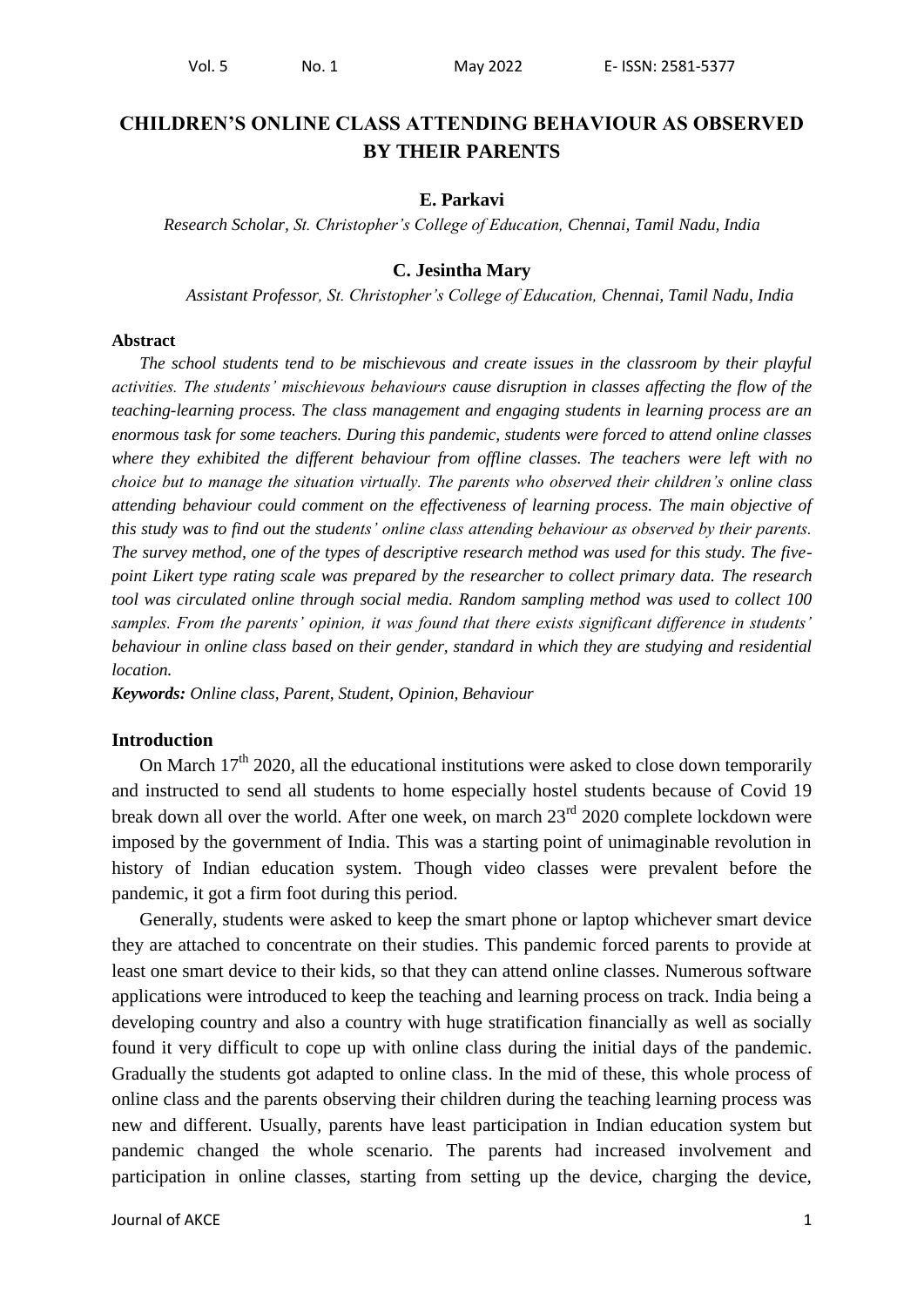answering the questions instead of kids, listening to the teaching process etc., Since India is a developing country, not many of the parents were able to provide enough resources for online classes as well as schools were also not able to conduct classes.

### **Need for the Study**

Parents being in home observed their kids' learning better than any other period in their life especially in the education process. There is always difference in how students behave when they have teachers in classroom and not in classroom. There are students who are interested to go to schools only when they have sports class, the ones who take leave when there is any test in the class or acts sick in the classroom to avoid the test. The students' online class attending behaviour to be analysed in terms of their active participation in learning, dress code, willingness to answer questions and so on. Since parents were the immediate observers of students in the online learning, they were able to identify students' behaviour while getting ready to attend online classes, learning new concepts, integrity in attending online examination, respect for their subject teachers etc.

### **Objective**

The primary objective of the study was to find out children's online class attending behaviour as observed by their parents and to find out whether there is significant difference in children's online class attending behaviour based on the gender of the students, class in which students are studying and their residential area.

### **Literature Review**

Rikisha Bhaumik and Anita Priyadarshini (2020) in the mid of covid peakness in India conducted research among senior secondary students about their digital literacy, availability of learning material, difference in the mode of classes, readiness for online mode and the stress they had due to sudden transition in teaching-learning pattern. They found out that only 35.2% people found online class effective than offline classes. It also revealed the lacking digital skills in teachers and students. Nearly 40% of the sample preferred to study online as they liked independent learning.

Eva Yi Hung Lau et al. (2021) tried to find a connection between parent's satisfaction and length of online class as well as amount of homework/assignment given in association with child competence in independent learning. They found out that parent's satisfaction is more when the child is competent in independent learning.

Philip and Beth (2020) found out the difference in performance (exam grades) of students in a subject called accounting principles who attended classes in three different modes (faceto-face, hybrid, online). The result found is performance of students who attended online and hybrid classes were better than students who attended offline classes. The only exception is based on gender where girls outperformed boys in offline class and vice versa.

Emine and Gürbüz (2021) through their research identified 27 different misbehaviours in students in online class. They quoted that there is decrease in misbehaviour among students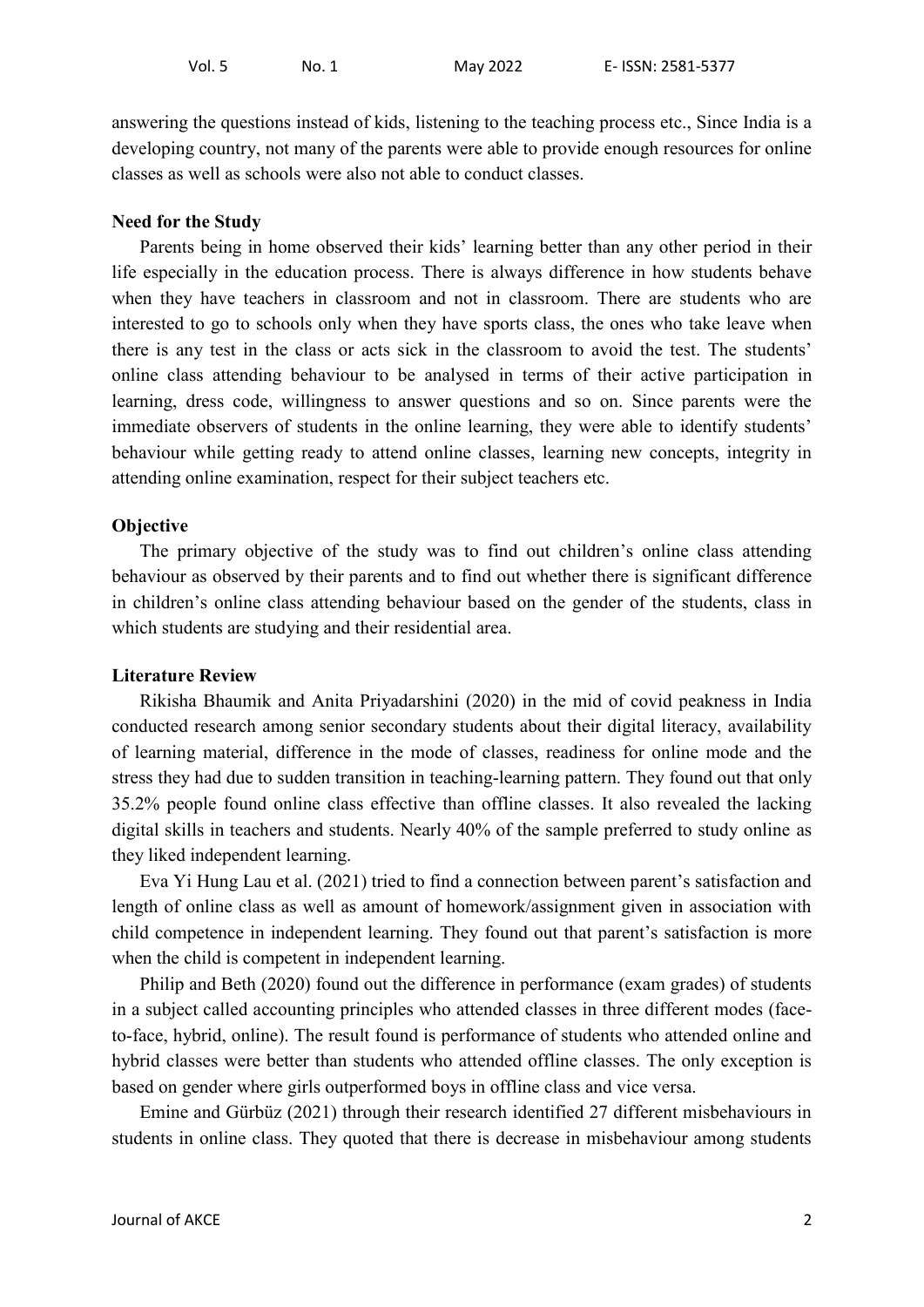in online class than offline class along with the occurrence of some new behaviour in online class. Teachers reported that some behaviour in online class can be controlled.

Engin and Cennet (2021) were eager in finding the parents opinion about distance education (online class) and also the involvement of them in supporting their children during online classes. They identified that parents were interested, followed and participated in their children's distance education. According to parents, controlling the internet usage were very difficult because of increased access to devices. In general parents were positive about distance classes and they informed that children's interest decreased if they have issues with technology.

# **Research Method and Research Tool**

This quantitative study was done using survey method. A five-point Liker type rating scale with 16 statements to measure students' behaviour during online classes was developed by the researcher. A Google form link was created and circulated to parents whose children attended virtual mode of class, recorded video or both.

# **Sampling Technique and Sample Size**

Simple random sampling method was used to collect the data. Totally 106 responses were received, out of which 100 responses were eligible for the analysis the remaining incomplete responses were discarded. Variables like gender, class in which the students are studying and their residencial location were analysed with the parents' observation on students' behaviour during online classes.

## **Data Analysis and Interpretation**

The data were analysed using an open-source software Libre Office Calc and MS-Excel. The t-test value, F-ratio and p-values were calculated and inferences were made based on p-values.

| anu Resiuchtiai Location    |                             |            |       |       |  |  |  |  |  |
|-----------------------------|-----------------------------|------------|-------|-------|--|--|--|--|--|
| <b>Variables</b>            | Frequency                   | Percentage | Mean  | S.D   |  |  |  |  |  |
| Gender                      |                             |            |       |       |  |  |  |  |  |
| Male                        | 39                          | 39         | 55.71 | 9.65  |  |  |  |  |  |
| Female                      | 61                          | 61         | 61.19 | 9.81  |  |  |  |  |  |
|                             | <b>Class</b>                |            |       |       |  |  |  |  |  |
| Lower Primary School        | 26                          | 26         | 55.26 | 9.58  |  |  |  |  |  |
| <b>Upper Primary School</b> | 27                          | 27         | 57.88 | 10.47 |  |  |  |  |  |
| High School                 | 24                          | 24         | 64.95 | 8.87  |  |  |  |  |  |
| Higher Secondary School     | 23                          | 23         | 58.56 | 9.08  |  |  |  |  |  |
|                             | <b>Residential Location</b> |            |       |       |  |  |  |  |  |
| Taluk                       | 44                          | 44         | 61.79 | 9.78  |  |  |  |  |  |
| Municipality                | 21                          | 21         | 55.16 | 8.54  |  |  |  |  |  |
| Corporation                 | 17                          | 17         | 52.64 | 9.63  |  |  |  |  |  |
| Metropolitan                | 18                          | 18         | 62.44 | 9.33  |  |  |  |  |  |

**Table 1: Frequency Distribution of the Sample based on Gender, Class and Residential Location**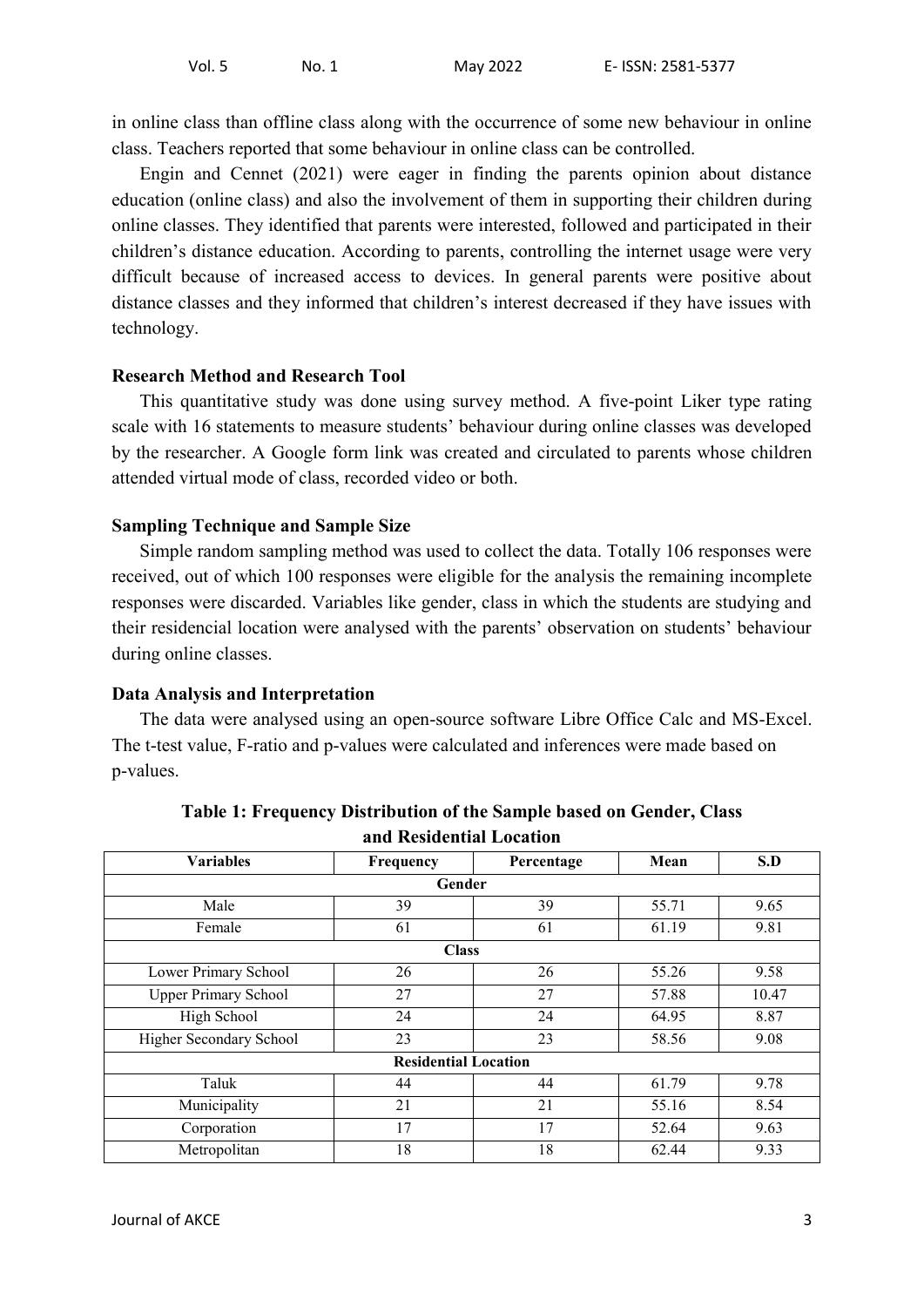| Child's<br>Gender | N  | Mean<br>Max:80 | S.D   | t-value | p-value  | Level of<br><b>Significance</b> |
|-------------------|----|----------------|-------|---------|----------|---------------------------------|
| Male              | 39 | 55.71          | 09.65 | 2.74    | 0.007    | 0.05                            |
| Female            | 61 | 61.19          | 09.81 |         | (p<0.05) |                                 |

**Table 2: t-Test Results on Children's Online Class Attending Behaviour as observed by their Parents**

From Table 2, the calculated t-value and p-value were 2.74 and 0.007 respectively. The low p-value (0.007<0.05) indicated that there was a significant difference between male and female children in their online class attending behaviour. The mean score of female children (61.19) was greater than male children, which implied that the female children demonstrated more involvement during online classes than male children.

**Table 3: F-Test Results on Children's Online Class Attending Behaviour as Observed by their Parents based on the Class in which they are Studying**

| <b>Class</b>         | SS       | df | <b>MS</b> |      | p-value  | Level of<br><b>Significance</b> |
|----------------------|----------|----|-----------|------|----------|---------------------------------|
| Between Groups       | 1251.25  |    | 417.08    |      | 0.004    |                                 |
| <b>Within Groups</b> | 8776.39  | 96 | 91.42     | 4.56 | (p<0.05) | 0.05                            |
| <b>Total</b>         | 10027.64 | 99 |           |      |          |                                 |

From Table 3, the calculated F-value of Analysis of Variance test (ANOVA) and p-value were 4.56 and 0.004 respectively. The low p-value  $(0.004<0.05)$  indicated that there was a significant difference in children's online class attending behaviour bases on their class. Therefore, post-hoc test was conducted to identify the groups that caused difference in the mean scores.

**Table 4: Post Hoc Test Results on Children's Online Class Attending Behaviour as Observed by their Parents Based on the Class in which they are Studying**

| S.No.        | <b>Class</b>         | Ñ  | Mean  | <b>Class</b>            |    | Mean  | p-value |
|--------------|----------------------|----|-------|-------------------------|----|-------|---------|
| a            | Lower Primary        | 26 | 55.26 | <b>Upper Primary</b>    | 27 | 57.88 | 0.751   |
| b            | Lower Primary        | 26 | 55.26 | High School             | 24 | 64.95 | 0.003   |
| $\mathbf{c}$ | Lower Primary        | 26 | 55.26 | <b>Higher Secondary</b> | 23 | 58.56 | 0.626   |
| d            | <b>Upper Primary</b> | 27 | 57.88 | High School             | 24 | 64.95 | 0.047   |
| e            | <b>Upper Primary</b> | 27 | 57.88 | <b>Higher Secondary</b> | 23 | 58.56 | 0.995   |
|              | High School          | 24 | 64.95 | <b>Higher Secondary</b> | 23 | 58.56 | 0.107   |

From the parents' opinion, it was found out that there exists significant difference in behaviour of lower primary children and high school children. The mean scores of high school children (64.95) were higher than the mean scores of lower primary children (55.26). Likewise, significant difference was found between the behaviour of upper primary children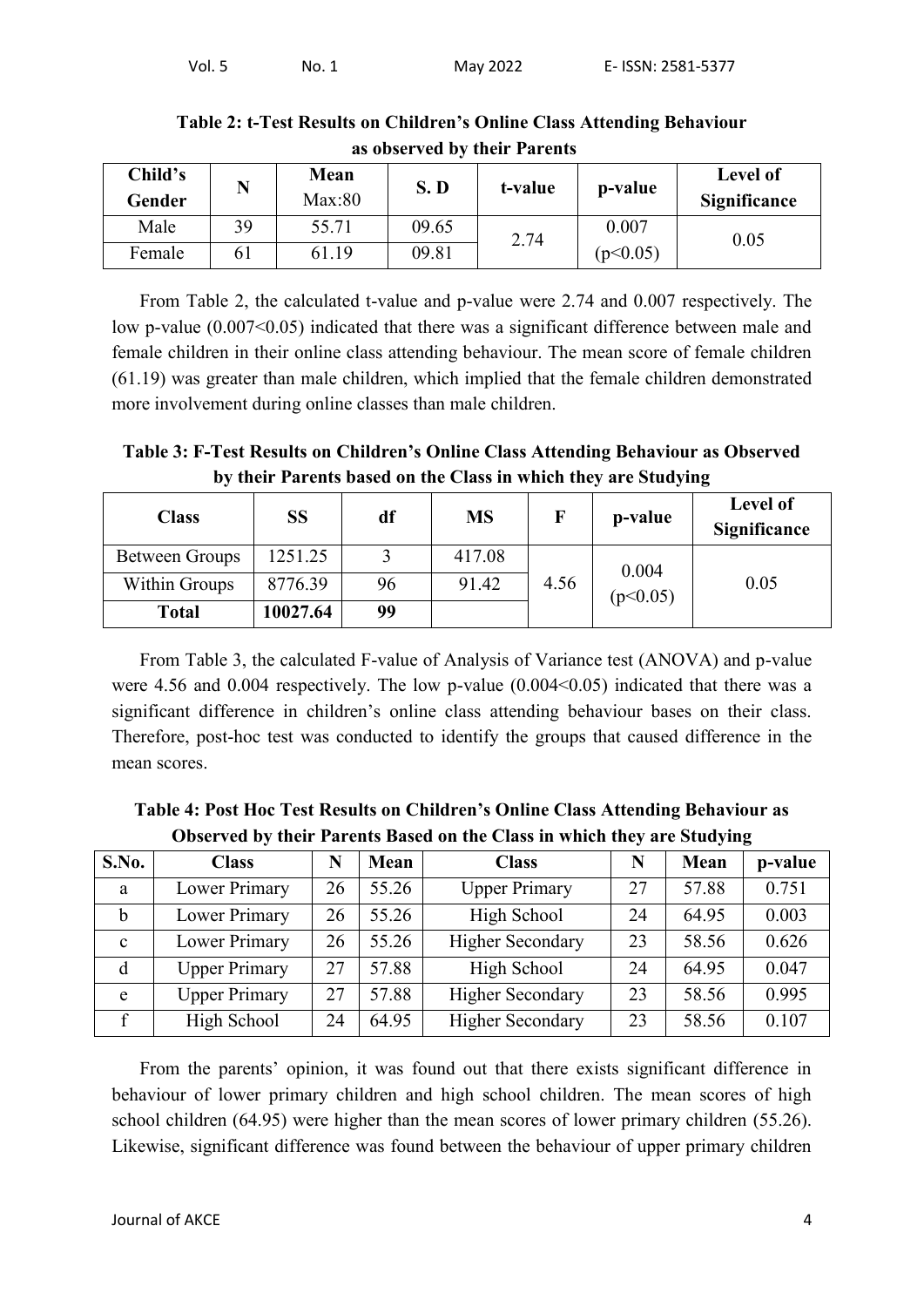and high school children. The mean score of upper primary children (57.88) was lesser than the mean score of high school children. (Table 4)

The p-value was less than 0.05in other comparisons between the classes in which they study points out that there exist no significant differences between them. Hence, there is no difference in behaviour of children in other compared classes in which they study based on their parents' opinion (Table 4).

| Table 5: F-Test Results on Children's Online Class Attending Behaviour as Observed |  |
|------------------------------------------------------------------------------------|--|
| by their Parents based on the Residential Location                                 |  |

| <b>Resident</b><br>Location | <b>SS</b> | df | <b>MS</b> |      | p-value  | Level of<br><b>Significance</b> |
|-----------------------------|-----------|----|-----------|------|----------|---------------------------------|
| <b>Between Groups</b>       | 1483.20   |    | 494.40    |      | 0.001    |                                 |
| <b>Within Groups</b>        | 8544.43   | 96 | 89.00     | 5.55 | (p<0.05) | 0.05                            |
| <b>Total</b>                | 10027.63  |    |           |      |          |                                 |

From Table 5, the calculated F-value of Analysis of Variance test (ANOVA) and p-value were 5.55 and  $0.001$  respectively. The low p-value  $(0.001<0.05)$  indicated that there was a significant difference in children's online class attending behaviour based on their residential location. Therefore, post-hoc test was conducted to identify the groups that caused difference in the mean scores.

**Table 6: Post Hoc Test Results on Children's Online Class Attending Behaviour as Observed by their Parents based on the Residential Location**

| S.No.        | <b>Resident location</b> | N  | Mean  | <b>Resident location</b> | N  | Mean  | p-value |
|--------------|--------------------------|----|-------|--------------------------|----|-------|---------|
| a            | Taluk                    | 44 | 61.79 | Municipality             | 21 | 55.16 | 0.071   |
| b            | Taluk                    | 44 | 61.79 | Corporation              | 17 | 52.64 | 0.005   |
| $\mathbf{c}$ | Taluk                    | 44 | 61.79 | Metropolitan             | 18 | 62.44 | 0.995   |
| d            | Municipality             | 21 | 55.16 | Corporation              | 17 | 52.64 | 0.769   |
| e            | Municipality             | 21 | 55.16 | Metropolitan             | 18 | 62.44 | 0.117   |
|              | Corporation              |    | 52.64 | Metropolitan             | 18 | 62.44 | 0.015   |

The post-hoc test between the groups revealed that there was significant difference between the behaviour of children attending online class in taluk and corporation region. The mean score of children in taluk region (61.79) was greater than the mean scores of children in corporation region (52.64). In the same way, there was significant difference in behaviour of children in corporation and metropolitan region. The mean score of children in corporation region (52.64) was lower than the mean score of children in metropolitan region (62.44).

From the comparisons between other groups of children based on residential location, it was found there exists insignificant difference in the behaviour of children attending online class. Hence there is no significant difference in behaviour of children attending online class in other compared resident locations.